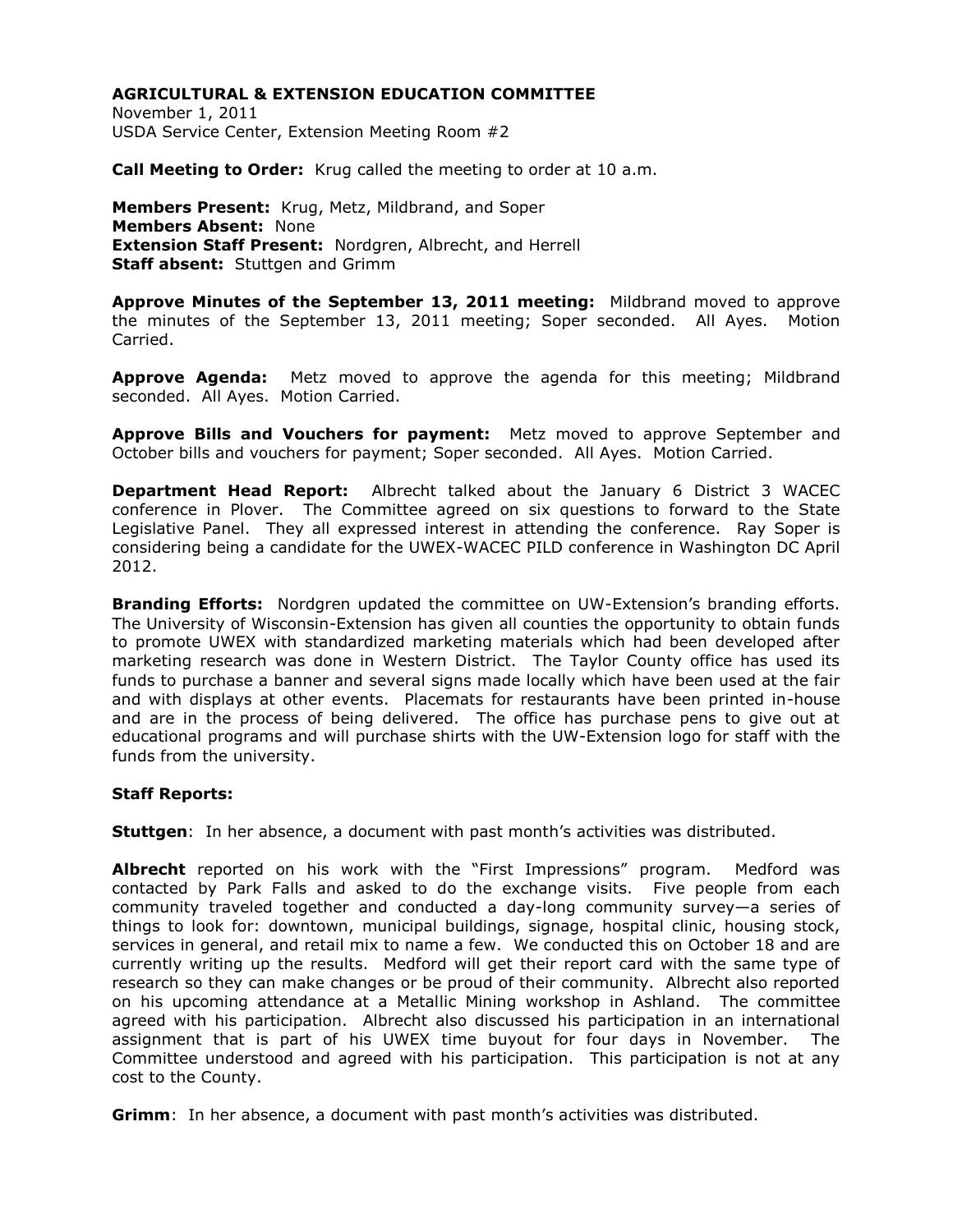**Herrell** provided an update on the status of hiring a new WNEP nutrition educator. She also reported on the afterschool program at Rib Lake and Gilman Elementary schools. More than 60 students are attending the program at these two school locations; 83% of the students from last year have returned. A recent UW-Extension article on poverty in Wisconsin and Taylor County with information on FoodShare participation trends, unemployment, and hunger statistics was shared.

**Nordgren** updated the committee on financial education that is taking place in Taylor County. She participated in a Reality Fair at Medford Area Senior High where all seniors in the county try to develop a budget based on various family situations. Managing Your Money class attendance is not increasing so it will be held five instead of six times next year. Next week Nordgren will teach a class on protecting retirement for family caregivers. More families will run into this issue of how to pay for increased care of older adults. In January, she will teach Top Ten Money Saving Tips for Seniors at one of Aging Council's monthly Chat and Snack programs.

**Next Committee Meeting:** The next meeting of the Agricultural & Extension Education Committee will be **Tuesday, January 3 at 10 a.m.**

**Adjournment:** With no further business, Metz moved to adjourn the meeting at 12 noon; Soper seconded. All Ayes. Motion Carried.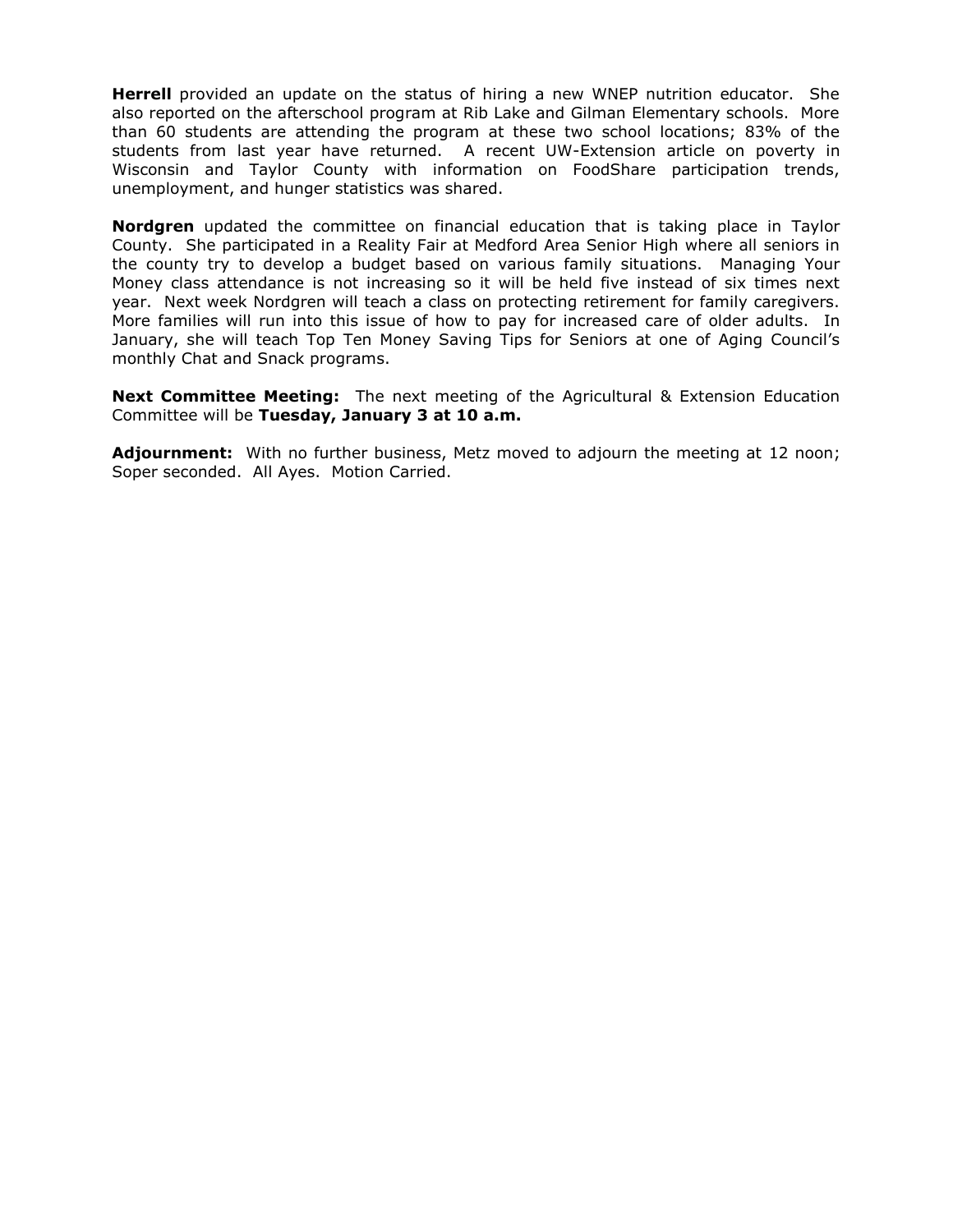September 13, 2011 USDA Service Center, Extension Meeting Room #2

**Call Meeting to Order:** Krug called the meeting to order at 10 a.m.

**Members Present:** Krug, Metz, and Soper **Members Absent:** Mildbrand **Extension Staff Present:** Nordgren, Albrecht, Grimm, and Herrell **Staff absent:** Stuttgen

**Approve Minutes of the August 16, 2011 meeting:** Metz moved to approve the minutes of the August 16, 2011 meeting; Soper seconded. All Ayes. Motion Carried.

**Approve Agenda:** Soper moved to approve the agenda for this meeting; Metz seconded. All Ayes. Motion Carried.

**Approve Bills and Vouchers for payment:** Metz moved to approve July and August bills and vouchers for payment; Soper seconded. All Ayes. Motion Carried.

**Department Head Report:** Albrecht informed the committee that in 2013 there will be only four UWEX Districts versus the six Districts we currently have, and that Taylor County would probably move to the Northwestern District. Albrecht included a map of the new Districts.

Albrecht also discussed the concealed carry law and its impact on our building and inquiring if the County Board would consider passing a resolution banning weapons from the USDA Service Center, just like the courthouse.

**Review and Approve Budget:** Metz moved to approve proposed 2012 budget and forward it on to the budget review committee; Soper seconded. All Ayes. Motion Carried.

**Update on Afterschool Program:** The AmeriCorps volunteer stayed on as the 4-H Assistant. The 4-H Afterschool program is three days a week in all of Taylor Counties Elementary schools. Each lesson will include Physical Activity, Nutrition and 4-H STEM.

**Karen's Retirement and Refilling the WNEP Position:** Herrell notified the committee of Karen Thell, WNEP Nutrition Educator's retirement on October 1. UW-Extension has approved hiring a full-time educator and the position is currently being advertised. This is a federally-funded position administered by UW-Extension at the state level.

#### **Staff Reports:**

**Nordgren** shared the report she gave to the Taylor County Wellness Committee on results from the Meal Planning in Less Time presentations she did for their worksite wellness grant. The purpose of the programs was to teach families to plan their meals on a regular basis in order to improve nutrition, save money and prepare meals in less time. With families' busy schedules, healthy meals aren't always the first priority.

Programs were taught at Star News, TP Printing, Memorial Health Center and Rib Lake Schools with forty-two people participating. A pre-, post-evaluation showed the participant's understanding of what to consider in planning meals, how to read a nutrition label, time-saving strategies and making healthier recipes improved considerably. Participants stated after the program they were more likely to practice thrifty shopping, add more whole grains, fruits and vegetables to their meals, and evaluate their menus for ease of preparation. If families can do some planning of meals, they can save money, spend less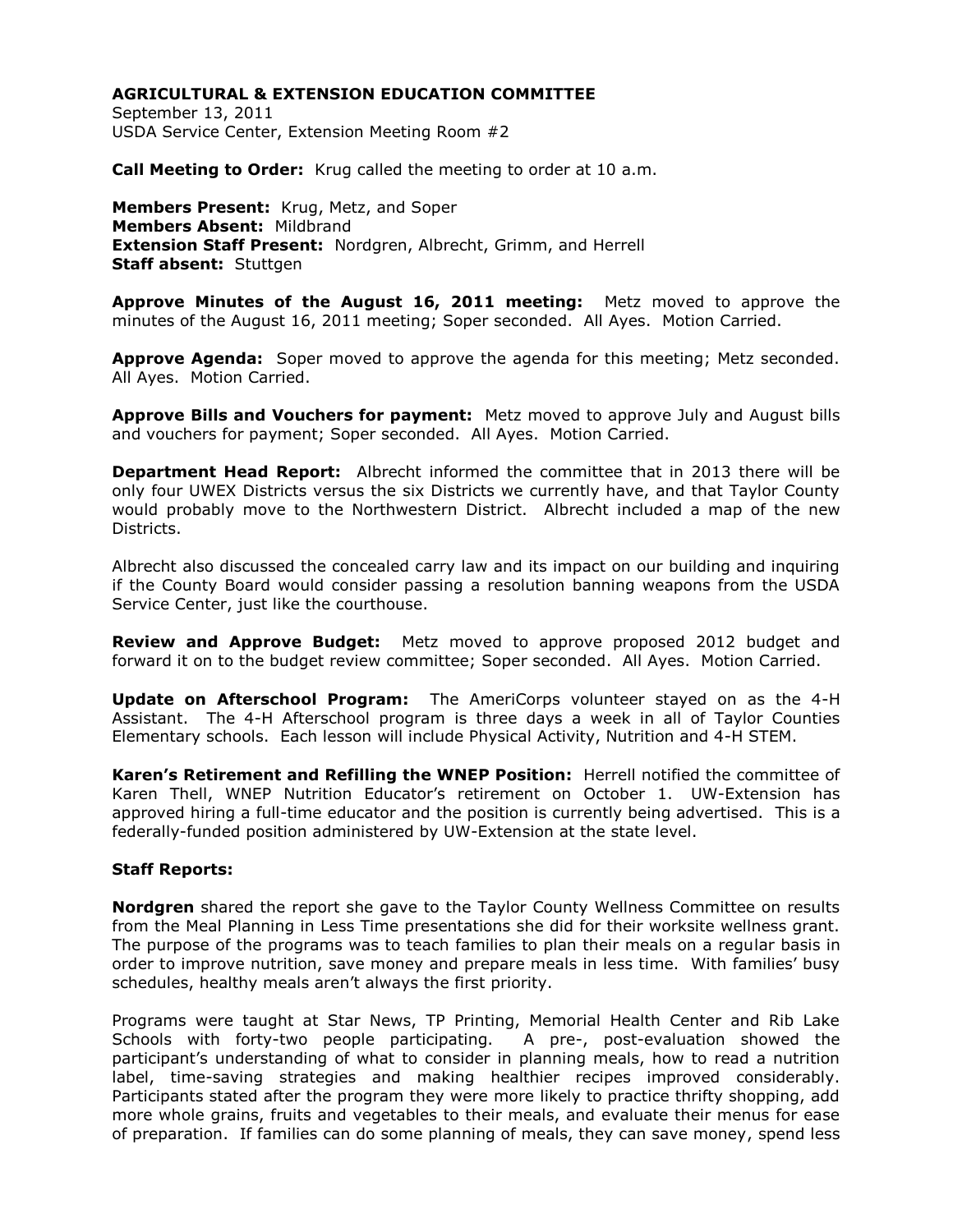time in the kitchen and eat healthier meals which may ultimately affect their health care costs.

**Stuttgen**: In her absence, a document with past month's activities was distributed.

**Albrecht** reported on his work on the new 2011 Taylor County Economic and Data Profile and the document's distribution to date. It is a very well received document in the county for use in economic development and grant writing.

**Grimm**: Wisconsin 4-H Youth Development has received funding from National 4-H Council to help strengthen rural communities in the state. The four-year Engaging Youth, Serving Communities (EYSC) program will help Wisconsin communities grow by providing leadership, service and educational opportunities and resources to rural youth, especially those from underserved and diverse populations.

UW-Extension, Cooperative Extension 4-H Youth Development educators in each county will build on existing institutional relationships and budding youth-adult partnerships to train youth-adult teams to facilitate half-day forums. Each community's forum will focus on local issues with broad significance that can be addressed through engaging local community members outside.

**Herrell** provided an update on WNEP. Starting this fall, Stetsonville Elementary School students will receive nutrition lessons during the school day. Rib Lake and Gilman Elementary School students will receive school day and afterschool lessons. WNEP fruit and vegetable nutrition information materials were shared with Rib Lake Elementary School to supplement a Fruit and Vegetable grant they received for the 2011/2012 school year. She attended an afterschool conference in August and shared information on managing behaviors for afterschool students and new lesson and activity ideas.

**Next Committee Meeting:** The next meeting of the Agricultural & Extension Education Committee will be **Tuesday, November 1 at 10 a.m.**

**Adjournment:** With no further business, Metz moved to adjourn the meeting at 11:35 a.m.; Soper seconded. All Ayes. Motion Carried.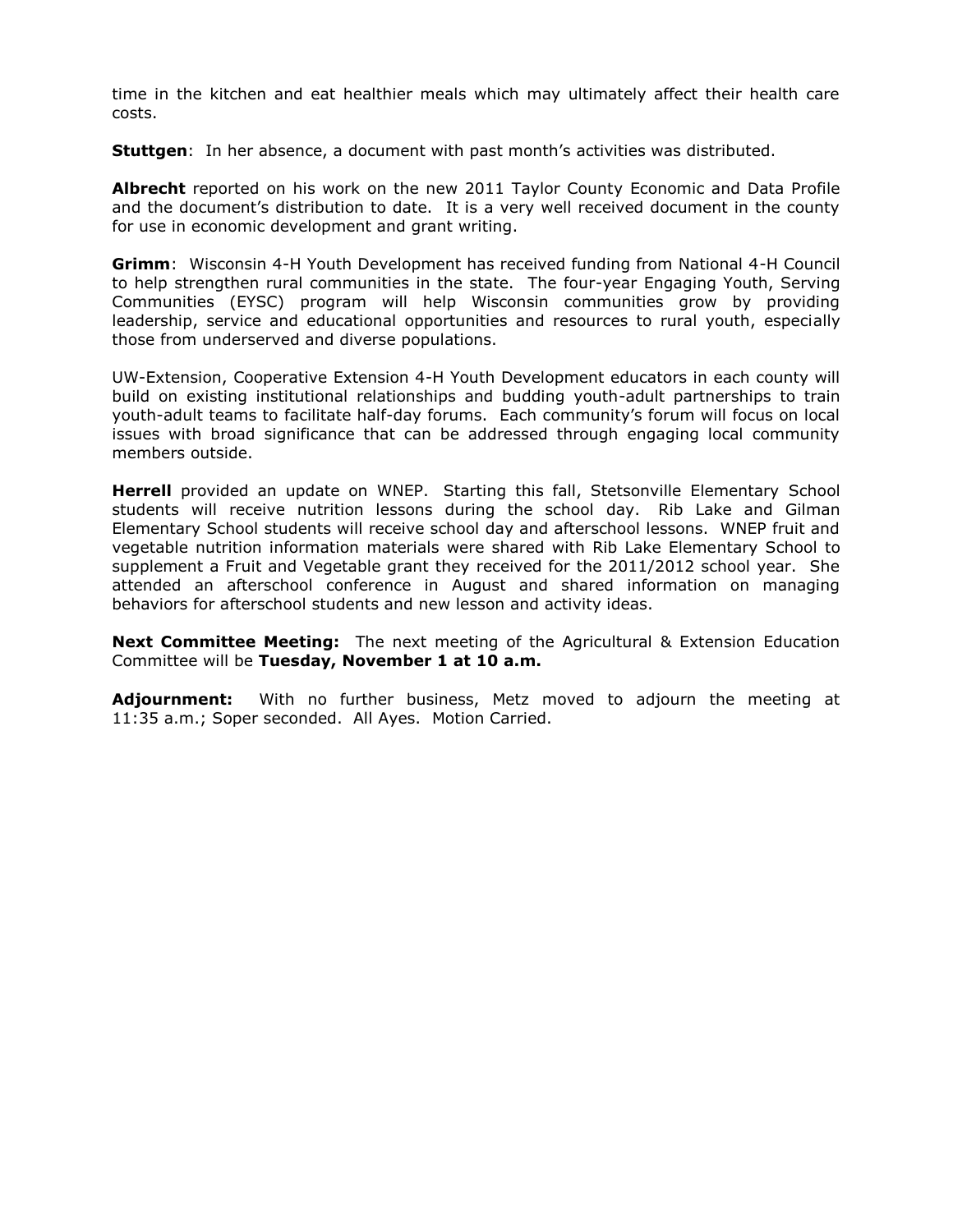August 16, 2011 USDA Service Center, Extension Meeting Room #2

**Call Meeting to Order:** Krug called the meeting to order at 9:30 a.m.

**Members Present:** Krug, Metz, Mildbrand, and Soper **Members Absent:** None **Extension Staff Present:** Nordgren, Albrecht, Stuttgen, Grimm, and Herrell **Staff absent:** None

**Approve Minutes of the July 5, 2011 meeting:** Metz moved to approve the minutes of the July 5, 2011 meeting; Soper seconded. All Ayes. Motion Carried.

**Approve Agenda:** Mildbrand moved to approve the agenda for this meeting; Soper seconded. All Ayes. Motion Carried.

Metz moved to approve all four 2011-2012 agent contracts and sign them for advancement to the UWEX Administration; Mildbrand seconded. All Ayes. Motion Carried.

Metz moved to proceed with acquiring a lease contract for a Konica Minolta copier from Bauernfeind based on the current quotes; Mildbrand seconded. All Ayes. Motion Carried.

The committee discussed combining existing AmeriCorps funds currently in the budget (approximately \$7,200) with \$7,000 from the Taylor County 4-H Leader's Federation to fund a LTE UWEX employee to work with the 4-H afterschool program in Gilman, Rib Lake and Stetsonville. The Federally funded AmeriCorps program is not available this year. The 4-H leader's Federation has approved their portion of the funds. UWEX district director would handle payroll and the person would be a limited-term state employee. Mildbrand moved to approve funds from the current AmeriCorps line item to fund a 4-H assistant for the 4-H afterschool program from September 2011 through June 2012; Metz seconded. All Ayes. Motion Carried.

The committee discussed purchasing a new refrigerator of the UWEX Office. The old one stopped working a month ago and the one from county storage stopped working over the weekend. It's needed for cold storage for afterschool program, WNEP food demonstration materials and Ag lab samples. This is a priority so will use money in this year's budget from capital purchases line item. Metz moved to purchase new refrigerator for UWEX program needs; Mildbrand seconded. All Ayes. Motion Carried.

**Next Committee Meeting:** The next meeting of the Agricultural & Extension Education Committee will be **Tuesday, September 13 at 10:00 a.m.**

**Adjournment:** With no further business, Mildbrand moved to adjourn the meeting at 10:05 a.m.; Soper seconded. All Ayes. Motion Carried.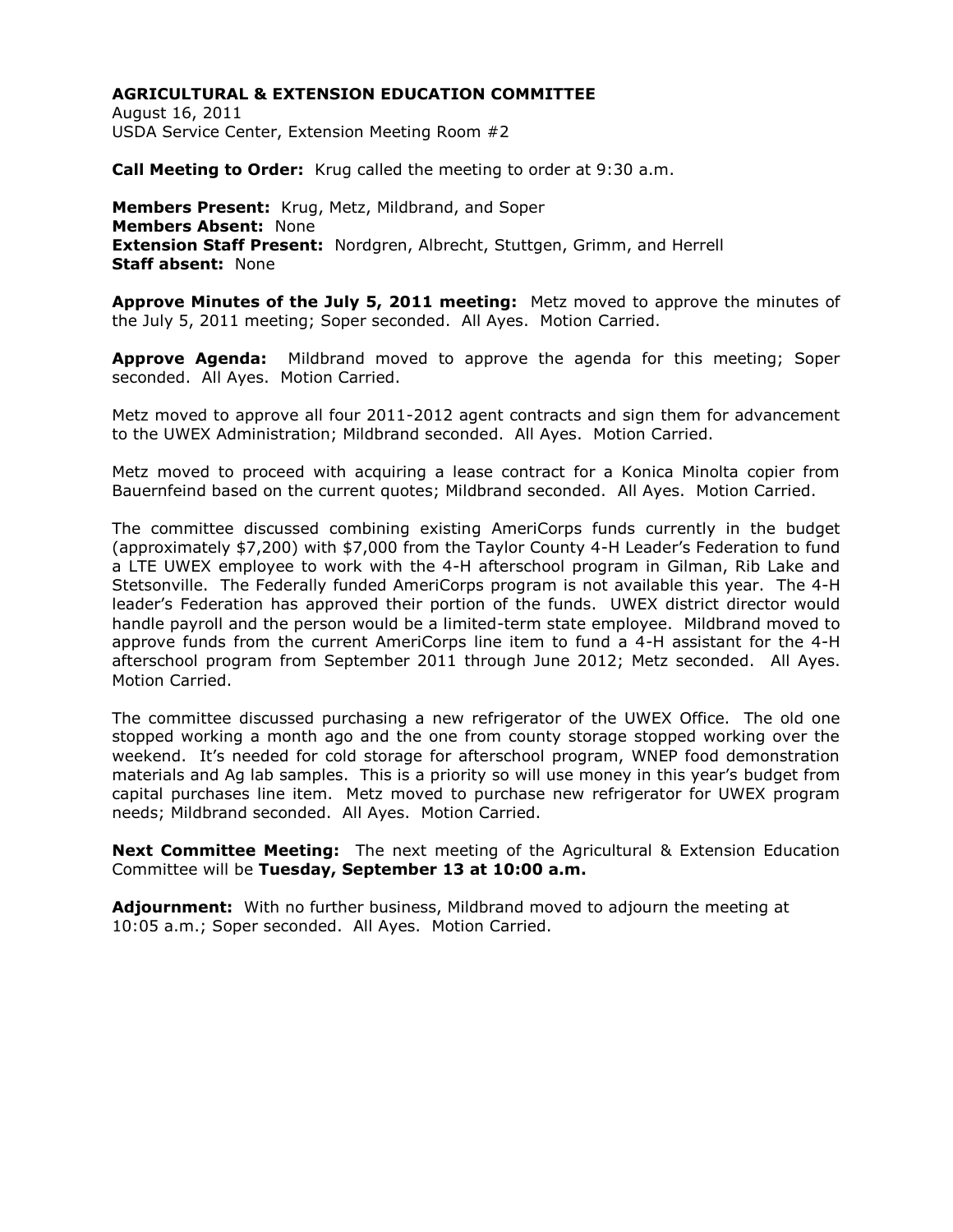July 5, 2011 USDA Service Center, Extension Meeting Room #2

**Call Meeting to Order:** Krug called the meeting to order at 10:00 a.m.

**Members Present:** Krug, Metz, Mildbrand, and Soper **Members Absent:** None **Extension Staff Present:** Nordgren, Albrecht, Stuttgen, and Herrell **Staff absent:** Grimm

**Approve Minutes of the May 3, 2011 meeting:** Metz moved to approve the minutes of the May 3, 2011 meeting; Soper seconded the motion. All Ayes. Motion Carried.

**Approve Agenda:** Mildbrand moved to approve the agenda for this meeting; Metz seconded. All Ayes. Motion Carried.

**Approve Bills and Vouchers for payment:** Metz moved to approve May and June bills and vouchers for payment; Soper seconded. All Ayes. Motion Carried.

**Department Head Report:** Albrecht informed the committee that funding for the AmeriCorps program has been reduced and that Taylor County was not accepted for a position this year. Grimm proposed to use the money currently in the budget (\$5,500) and match this with funds from the 4-H Leaders Federation to support a part-time position to manage the afterschool program. The funds would be handled through the UWEX District office in Stevens Point. This will be further researched and a final plan would be presented to the committee for consideration. He also talked about the State Budget impact on the University and UWEX. UWEX will experience an 11% budget cut which will most likely result in 45-60 county agents, state specialists and administration reductions. It may also mean a reduction from 6 to 4 administrative districts by 2013.

Nordgren talked about the potential impact to the 2012 UWEX office budget of switching to the county's print management program after the current copier lease ends May 2012. Under current charges it would mean about a \$3,250 increase in departmental costs. The committee approved Nordgren to explore other options like an extension on current contract or a new contract and see if there would be cost savings by looking at other companies. Nordgren also informed the committee that the State UWEX office will be reimbursing the county for some of an unanticipated increase in the benefit package for 133 contracts. The county will receive that check in January 2012.

### **Staff Reports:**

**Grimm** was on vacation but provided a fact sheet talking about her activities and program thrusts: 4-H camp, two STEM Robot Camps, preparation for 4-H Club Congress, and the Citizenship Washington Focus and American Spirit trips.

**Herrell** shared lesson information and evaluation results from a Rib Lake Elementary School lesson on portion awareness. Students were taught how to determine the size and number of servings of different foods found in packages or containers. Results showed 43% of 4<sup>th</sup> and  $5<sup>th</sup>$  grade students would read nutrition facts labels on food packages more often after participation in the lesson.

**Nordgren** reported on the value of home food preservation teaching in Taylor County. She will be offering question and answer sessions in July and August on preserving jams and jellies, canning and freezing vegetables, tomatoes and salsa, meats and making pickles and sauerkraut. The main purpose is to teach the safest methods of food preservation based on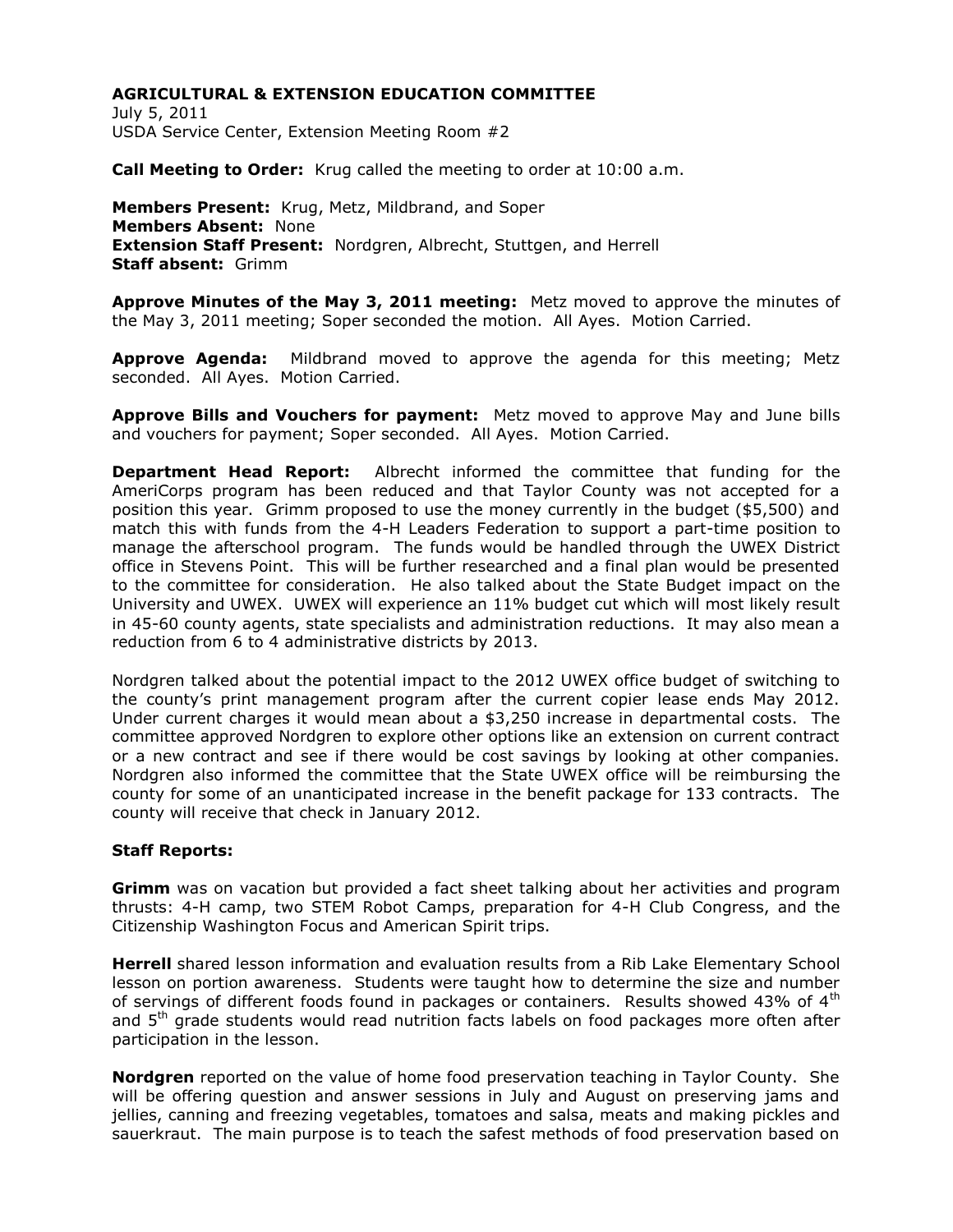research to a growing number of people who are preserving food at home for the first time. This population is increasing because more families are trying to save money or eat healthier. Last year half the people attending were relatively new to home food preservation. Nordgren also shared the results of evaluations conducted at the programs last year and follow up after the preservation season was over.

**Stuttgen** discussed her activity report.

**Albrecht** reported on the redistricting process for Taylor County Supervisory Districts and the addition of municipal wards. The process is going smoothly and the Board will have a final vote at its August/September meeting. He also talked about the May Clean Sweep and the record volumes of materials collected.

**Next Committee Meeting:** The next meeting of the Agricultural & Extension Education Committee will be **Tuesday, September 13 at 10:00 a.m.**

**Adjournment:** With no further business, Soper moved to adjourn the meeting at 11:45 a.m.; Mildbrand seconded. All Ayes. Motion Carried.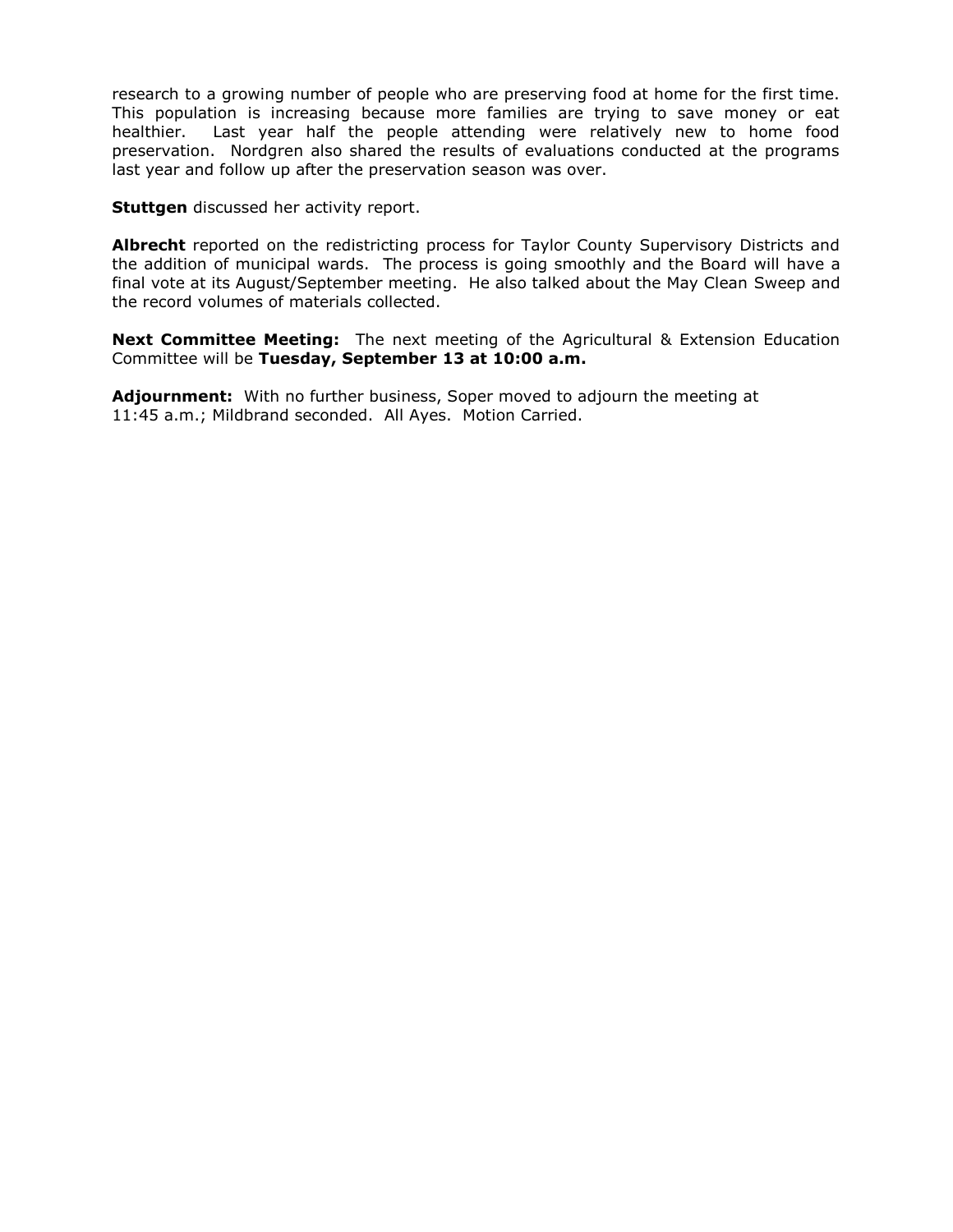May 3, 2011 USDA Service Center, Extension Meeting Room #2

**Call Meeting to Order:** Krug called the meeting to order at 10:05 a.m.

**Members Present:** Krug, Metz, and Soper **Members Absent:** Mildbrand **Extension Staff Present:** Nordgren, Albrecht, Grimm, and Herrell **Staff absent:** Stuttgen – attending workshop

**Approve Minutes of the February 28, 2011 meeting:** Metz moved to approve the minutes of the February 28, 2011 meeting; Soper seconded the motion. All Ayes. Motion Carried.

**Approve Agenda:** Soper moved to approve the agenda for this meeting; Metz seconded. All Ayes. Motion Carried.

**Approve Bills and Vouchers for payment:** Metz moved to approve March and April bills and vouchers for payment; Soper seconded. All Ayes. Motion Carried.

**Annual WACEC Meeting:** Krug and Albrecht informed the committee on the workshops they attended or taught. Part of the conference included meeting with Rep. Williams and Senator Galloway and the two answered questions about the "Wisconsin Idea Partnership".

**Department Head Report:** State contracted services fringe benefits will be up to 44% as of July 1, 2011. Metz moved to approve purchase of a portable PA system; Soper seconded. All Ayes. Motion Carried.

**Out-of-County Travel:** As per the Finance committee request, the staff provided a listing of out-of-county travel for the next two months indicating the purpose and funding source. Committee members talked about the importance of this travel for programing efforts and to learn new techniques for incorporation within county programs. The committee decided that Agents will not need to seek permission in the future.

**Discuss/Act on WNEP Grant:** Soper moved to authorize Krug to sign the WNEP Letter of Agreement; Metz seconded. All Ayes. Motion Carried.

### **Staff Reports:**

### **Grimm**:

### **Training and Advising Events**

- Working with the club that is having trouble meeting the 4-H Charter requirements.
- Advisor for Fair Board, working to implement committee structure. I now advise on the Exhibits committee and have helped to update the Superintendent Handbook, Barn Policy, and Volunteer Policy.

# **EYSC Grant**

- Engaging Youth Serving Communities grant which is a five-year grant for youth to conduct service learning projects in Taylor County.
- Service learning is community service with a leadership and learning opportunities for the participants.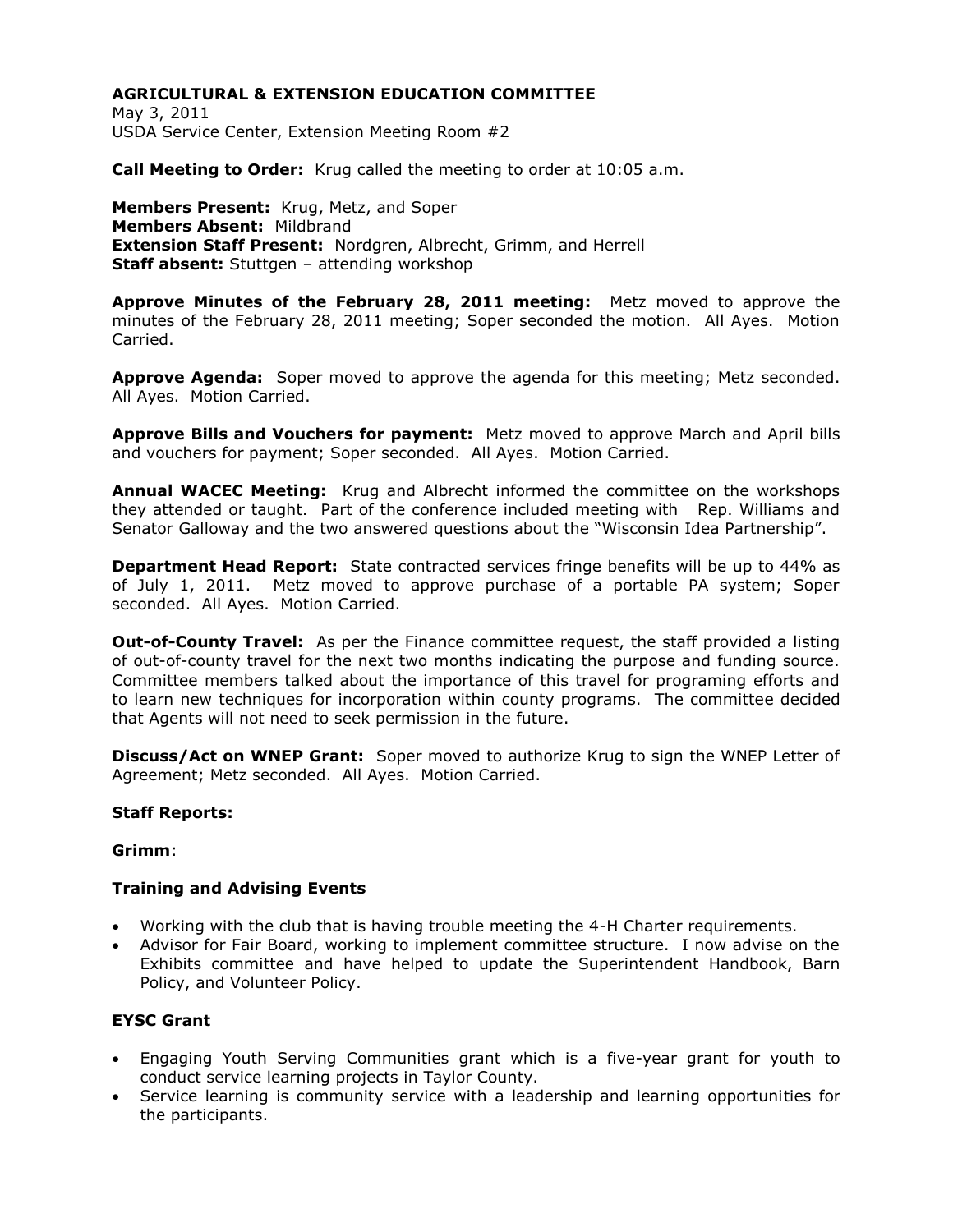# **STEM: Science, Technology, Engineering + Math**

The goal of STEM is to encourage students to consider science-related careers by offering 4- H projects that build problem-solving and critical-thinking skills.

- Hosting Gear-Tech 21 summer day camp. The youth built and programmed a robot, learn how to read and use maps and GPS units.
- Hosting Robotics Rally Summer Day Camp.
- STEM night for youth to participate in a science experiment.
- **Space** is the theme for 4-H summer camp programs.

**Herrell** shared results of after-school parent surveys and the April after-school program for parents and teachers. She also reported on plans for Head Start and elementary school nutrition lessons for the 2011/2012 school year. Rib Lake, Gilman, and Stetsonville schools, and Rib Lake and Medford Head Start agencies will be participating.

**Nordgren** shared information on self-care programs for 3<sup>rd</sup> graders in Rib Lake and Medford that she has taught in cooperation with the schools over the past two decades. Many 3<sup>rd</sup> graders (4,093) have learned skills to keep themselves safe and comfortable about being home alone and parents have been given information to help them decide when their child is ready to be home alone. Children become mature enough to stay home alone around 10- 11 years old. However, research in Taylor County in the late '80's indicated that parents were having children stay home alone eight years old or younger.

**Stuttgen**: In her absence, a document with past month's activities was distributed.

**Albrecht** talked about the Land Stewardship Conference held in April with 120 in attendance. He distributed evaluations from program participates who indicated it to be highly valuable and very worthwhile. Soper attended the conference as well and concurred it had high value.

**Next Committee Meeting:** The next meeting of the Agricultural & Extension Education Committee will be **Tuesday, July 5 at 10:00 a.m.**

**Adjournment:** With no further business, Metz moved to adjourn the meeting at 12:30 p.m.; Soper seconded. All Ayes. Motion Carried.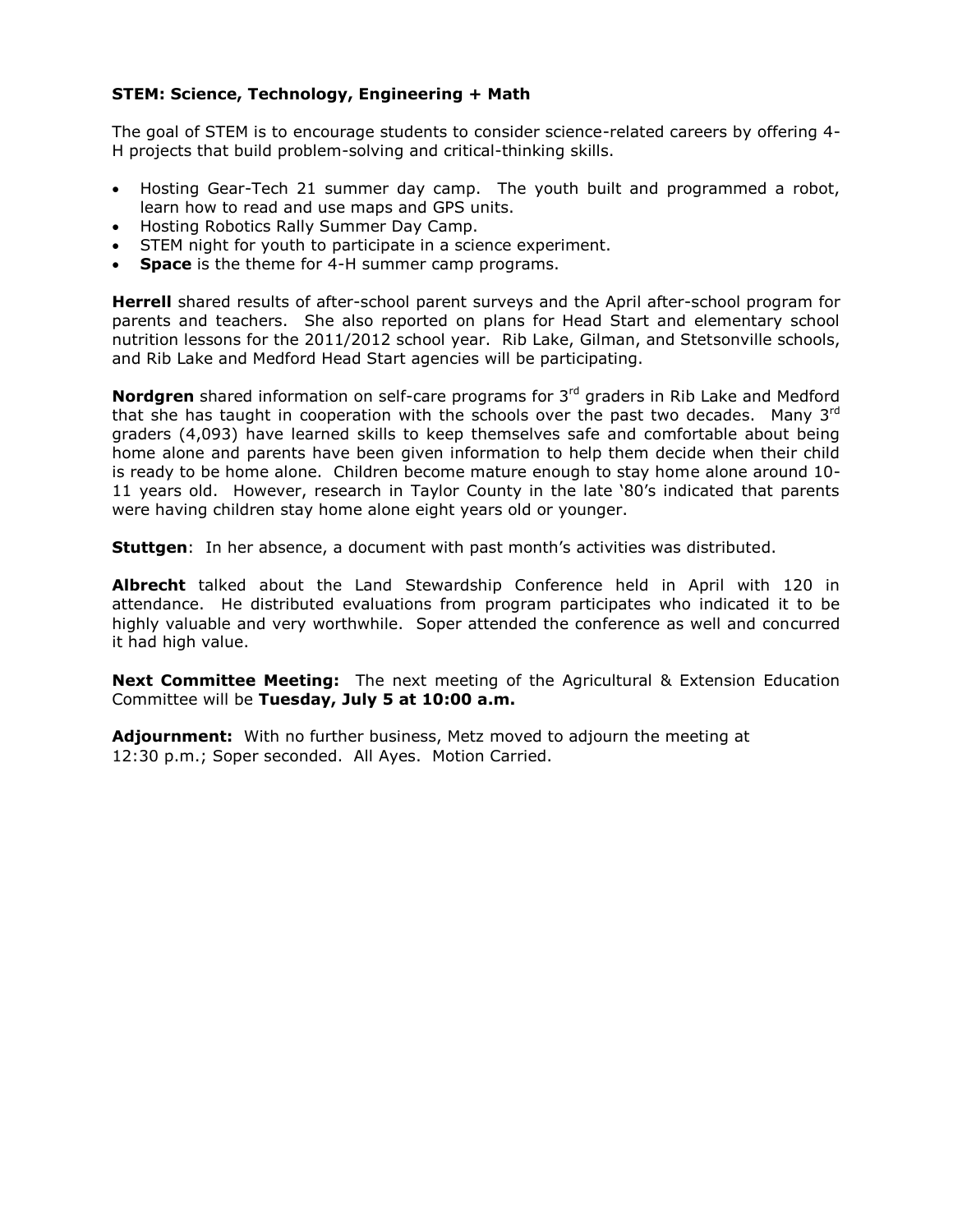February 28, 2011 USDA Service Center, Extension Meeting Room #2

**Call Meeting To Order:** Krug called the meeting to order at 10:35 a.m.

**Members Present:** Krug, Mildbrand, and Soper **Members Absent:** Metz **Extension Staff Present:** Nordgren, Albrecht, Grimm, Stuttgen, and Herrell **Other Attendees:** None

**Approve Minutes of the January 4, 2011 meeting:** Mildbrand moved to approve the minutes of the January 4, 2011 meeting; Soper seconded the motion. All Ayes. Motion Carried.

**Approve Agenda:** Soper moved to approve the agenda for this meeting; Mildbrand seconded. All Ayes. Motion Carried.

**Approve Bills and Vouchers for payment:** Mildbrand moved to approve January and February bills and vouchers for payment; Soper seconded. All Ayes. Motion Carried.

**Annual WACEC Meeting:** Albrecht reported that David Krug is registered for the WACEC meeting March 28-30. He will be joining the conference on March  $29<sup>th</sup>$  and give two presentations on economic development and attend the legislative visits.

**Department Head Report:** Albrecht discussed the two administrative assistants request to stay overnight at an upcoming in-service in Stevens Point. Motion by Mildbrand, seconded by Soper to approve the two Administrative Assistants request to attend the Federal Women's Conference on March 23 and that they can stay overnight with hotel reimbursement only if they car pool with the FSA personnel and no mileage is claimed to the county. Motion passed unanimously.

**2011 Budget:** Nordgren and Albrecht reported to the committee the status of the 2011 UWEX Budget and there could be funds made available to fund the 10% increase in the Ag position time starting July 1.

**Reassess the Ag Position Resolution for Re-submittal to the Finance Committee:**  Motion by Mildbrand seconded by Soper to ask the Taylor County Finance Committee to reconsider the January  $4<sup>th</sup>$  resolution requesting additional funds to increase the UWEX Agricultural Agent position to 60% time and resubmit a resolution stating that the \$1,172 will come out of the current 2011 UW Extension Budget to cover the cost for the increased time starting July 1, 2011. Motion carried unanimously.

**Funding for AmeriCorps:** Motion by Mildbrand seconded by Soper to transfer \$5,500 from the 2010 UWEX Budget into the 2011 UWEX Budget in the AmeriCorps account/ line item. Motion passed unanimously.

### **Staff Reports:**

**Albrecht** reported on the Rib Lake Development Foundation Business Appreciation Banquet held on February 16. It was attended by 70 persons and focused on total community involvement in supporting economic growth and stability. Albrecht worked in identifying and securing speakers, and provided a 10 minute presentation on the importance of all businesses, clubs and organizations working towards this effort. He also gave a brief update on the work on the Winter Sports area and the Gilman Cheese Project.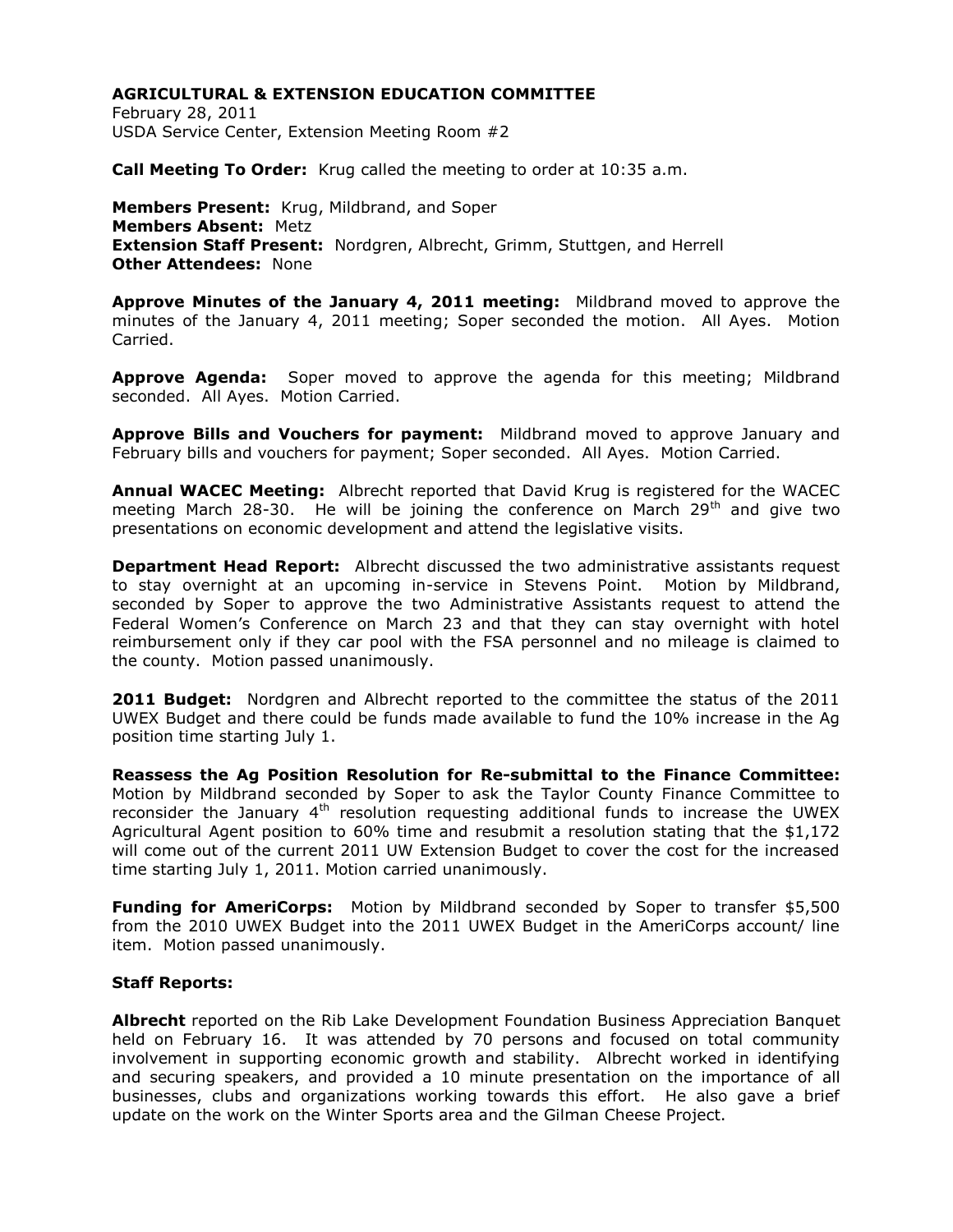#### **Grimm:**

#### **EYSC Grant**

Engaging Youth Serving Communities grant which is a five-year grant for youth to conduct service learning projects in Taylor County. Service learning is community service with a leadership and learning opportunities for the participants. This grant will give youth who seek leadership skills the opportunity to learn and give back to the Community.

**Herrell** reported on a planned change in the FY 12 WNEP grant to a childhood obesity focus. She shared nutrition and physical activity statistics from the Wisconsin Youth Risk Behavior Survey and explained how the current nutrition education lessons address students' needs. A Taylor County Helpful Programs referral handout was also shared. The referral sheet has been shared with other agencies working with low income audiences.

**Nordgren** started a discussion about the public value of the work Extension educators do in Taylor County using two examples; teaching programs and working with other agencies in committees or coalitions to tackle a family issue.

A program such as Managing Your Money is of value to the individual, family and local economy because deciding where to spend one's money and paying bills on time is necessary for the family and the local economy to function. Court costs, taxes and local businesses need to be paid function properly and on time and a program such as Managing Your Money teaches people how to make that happen. Nordgren teaches this class 12 times a year and evaluations six weeks after the class show participants are still following their spending plan.

In the late 90's, the Safe and Stable Families Committee worked together to support families in order to reduce child abuse and neglect in the county. Using grant money from the state and federal government, several agencies put together a plan to prevent child abuse by teaching families about children and parenting through the development of the following programs such as: Family visitor program (Parent Resource Center), parenting newsletters (UW-Extension), HELP packets with child development and community support information (Taylor County Health department and Parent Resource Center), mentoring program (BB/BS), after school program (Medford Schools and Human Services). Child abuse cases have steadily declined since the late 90's. Nordgren has been chair of this committee and has coordinated the committee's work.

**Stuttgen** reported on progress of the Farmwomen's Network meetings in Abbotsford and Gilman.

**Next Committee Meeting:** The next meeting of the Agricultural & Extension Education Committee will be **Tuesday, May 3 at 10:00 a.m.**

**Adjournment:** With no further business, Mildbrand moved to adjourn the meeting at 12:25 p.m.; Soper seconded. All Ayes. Motion Carried.